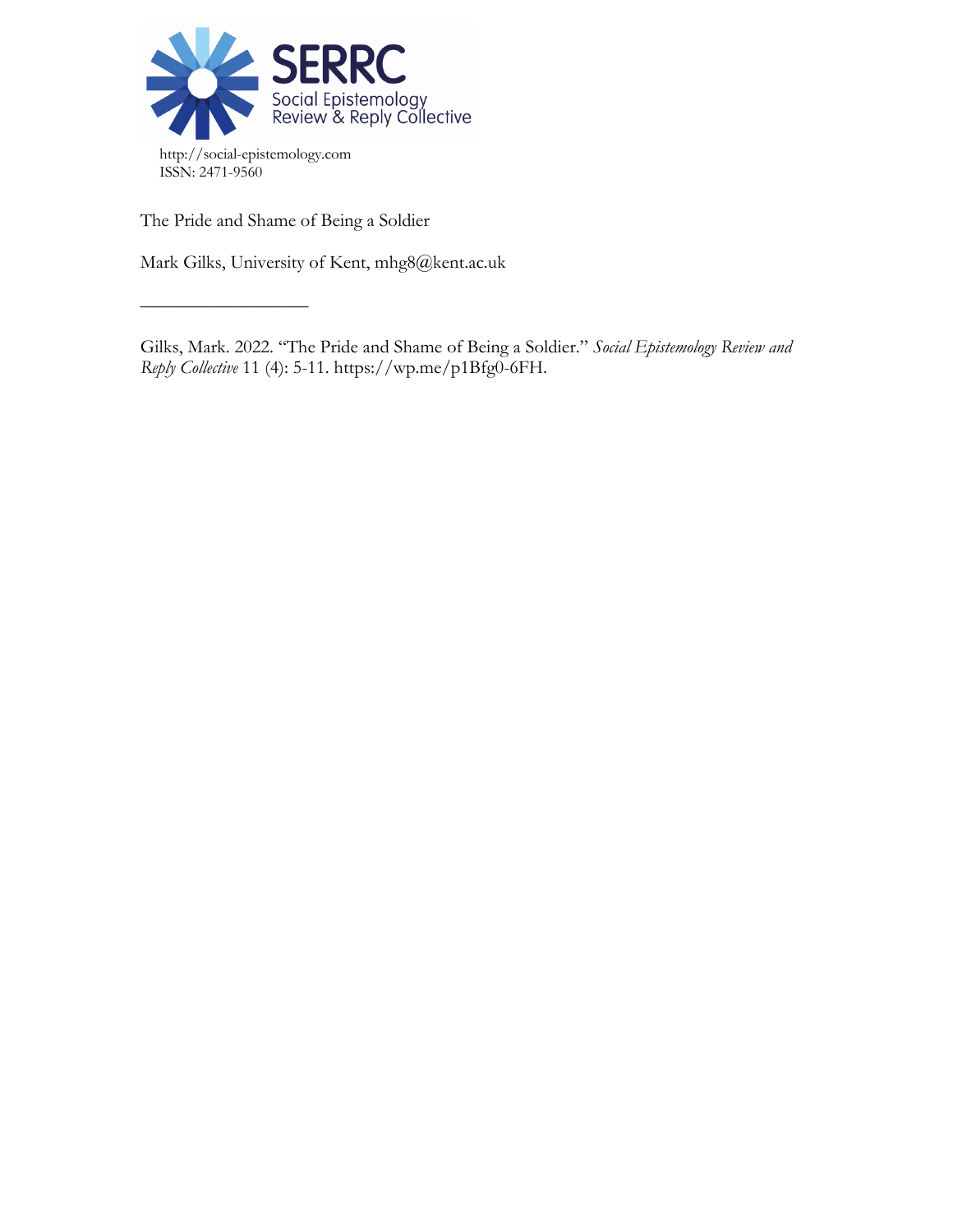

Harry Parker's debut novel, *Anatomy of a Soldier* (2016), tells the story of Tom Barnes, a soldier who steps on a mine and must then come to terms with his "incomplete" bodily existence (1). Besides being powerfully and beautifully written, the text is remarkable for two literary reasons. First, there is an almost exact resemblance between Tom Barnes and his author, Harry Parker, who also stepped on a mine and lost both legs, in this case while serving as a British soldier in Afghanistan. Second, the story is narrated from the perspective of forty-five objects, each of which slots together to form a coherent mosaic of a traumatic life narrative.

In a recent article, I argued that this text should be understood from a phenomenological perspective (Gilks 2021). *Anatomy of a Soldier* is, I argued, a phenomenological autobiography in which the author reveals how an individual's subjectivity is extended across material and intersubjective space. In a response to my article, Scotland-Stewart (2021) develops this phenomenological interpretation in two important directions. First, she draws on Merleau-Ponty's notion of bodily skill to show that Barnes/Parker's disillusionment must be understood in the context of a traumatised body. Second, she argues that Sartre's notion of shame can shed light on Barnes/Parker's self-alienation. To my mind, Scotland-Stewart is right on both of these points, and I want to use this reply to explore the second point in more depth. I seek to answer two main questions: How can Sartre's phenomenology of shame help us understand Barnes/Parker's experiences; and what can Parker's *Anatomy of a Soldier*, in turn, teach us about the structure of shame more broadly?

In what follows, I make two main arguments. In Section (2) I argue that Barnes' shame should be understood not so much as a result of his bodily trauma, but rather as a broken pride. The self-alienation that Barnes experiences is indeed precipitated by the loss of bodily abilities, but the significance of this loss must be contextualised within the life narrative of an aspiring soldier who prided himself on certain abilities. In Section (3) I then explore what *Anatomy of a Soldier* can contribute to debates in the literature on shame. In particular, I focus on the significance of the Other/audience in mediating shame. I argue that although Barnes' shame may appear to be a tension between reality and his idealised self-image, this self-image is itself intersubjectively constituted. *Anatomy of a Soldier* thereby validates Sartre's fundamental point about the significance of the Other in constituting individual existence. Before developing these two arguments, Section (1) briefly outlines Sartre's notions of shame and pride.

## **Section (1): Sartre on Shame and Pride**

To understand the relevance and coherence of Sartre's theory of shame and pride, and to apply it to the case below, it will be necessary first to situate it within his broader project in *Being and Nothingness* (1943). Sartre's intention is to offer a particular description of what it means to be human—of what he terms "human-reality". Central to his conception of human-reality is his notion of "nothingness": To be human is to be constituted by a series of negations, and these negations amount to what might be understood as a *concrete nothingness*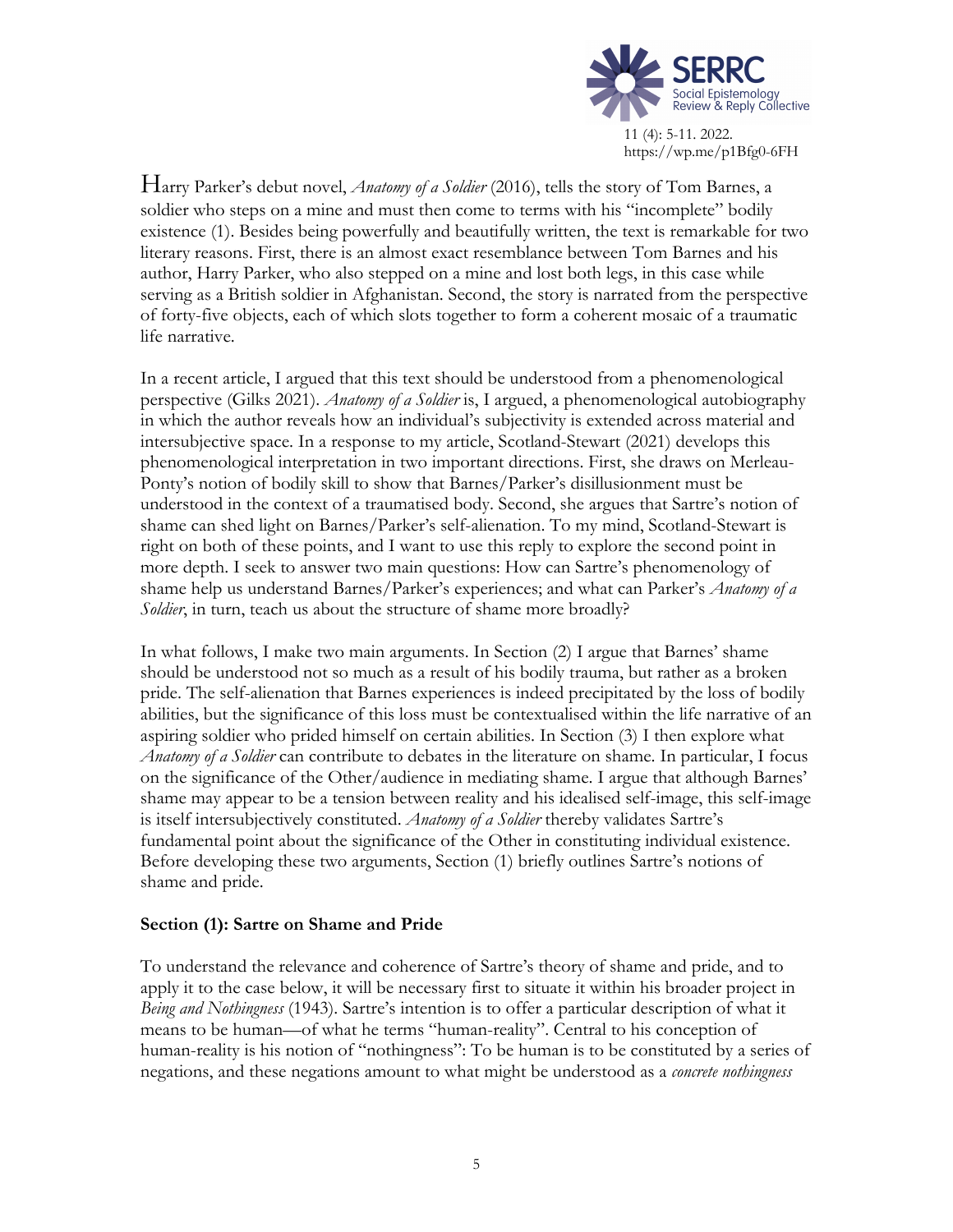### *M. Gilks*

 $(i.e., not a void, but rather a "nothingness" which is constitutive of being).<sup>1</sup> One of the$ primary constitutive negations occurs between subject and object: Although being human entails inhabiting a physical body, which amounts to being an *object* in the world, the defining feature of human-reality is to perpetually and necessarily negate this objecthood in the form of *being-a*-*subject* (what Sartre calls *being-for-itself*, as opposed to *being-in-itself*, which is the being of mere objects). Human consciousness, as such, is a kind of rising above objecthood through negating, nihilating, and transcending that which it is (i.e., an object), and becoming that which it is not (a subject). This negation, moreover, has a clear temporal dimension in the sense that the future is a negation of the past, while the Present constitutes an ambiguous "nothingness" in which human-reality is condemned to freely exist.

Another central feature of Sartre's existentialist phenomenology is his understanding of the significance of social encounters (and this leads him to discuss shame and pride, which he regards as fundamental social emotions). For Sartre, being human is not a solitary process but essentially a social activity: We exist not only in relation to ourselves, from which we are separated by a negation, but also in relation to the Other; and the Other has a key role in constituting the way in which we exist (thus, human *being* is not only *being-for-itself* but also *being-for-the-Other*). Indeed, the Other is defined and constituted itself by a kind of negation: I am Me in so far as I am not an Other; and the Other is an Other in so far as they are not Me (Sartre 1943, 387[324]). 2

This constitutive role that the Other plays is illustrated in the case of shame —which for Sartre is not merely an emotion we sometimes feel but rather a basic feature of humanreality, more akin to the Christian notion of shame. For Sartre, shame is defined as the process of becoming acutely aware of oneself as an object in the eyes of the Other: "shame is shame of *oneself*; it is the *recognition* that I really *am* this object that is looked at and judged by the Other" (Sartre 1943, 358[300]). The famous example used to illustrate this process is of spying through a keyhole on somebody: While I am spying, I forget myself and become a pure subject; I am looking at the Other who does not see me, and the Other for me is reduced to an object. I then hear footsteps behind me, and realise that I myself am seen by an Other. In this moment, I suddenly become aware of *myself* as an object for the Other and I experience shame as "an immediate shudder that runs through me from head to toe, without any discursive preparation" (Sartre 1943, 308[260]). In this moment, I cease to be a subject; and the transcendence that I *am* is suddenly transcended by the Other's look, which objectifies me (Sartre 1943, 360[302]). The Other's look, as such, alienates me from myself (as a subject) as my fate is "arranged far away from me" (Sartre 1943, 362[304]). Thus, having become merely an object which is determined by the Other, "I *live* myself as frozen in the midst of the world" (Sartre 1943, 366[307]), no longer free to choose what I am. Although this example is limited and cannot capture all types of shame, as has been shown (e.g., Taylor 1985, 58), Sartre's main intention—which the example serves—is to capture the intersubjective processes of being an object before the Other. This is what Sartre calls "pure

<sup>1</sup> On the notion of "concrete nothingness", see Catalano (1985, 64).

<sup>2</sup> For citations to Sartre's *Being and Nothingness*, page numbers in square brackets are to the original French edition.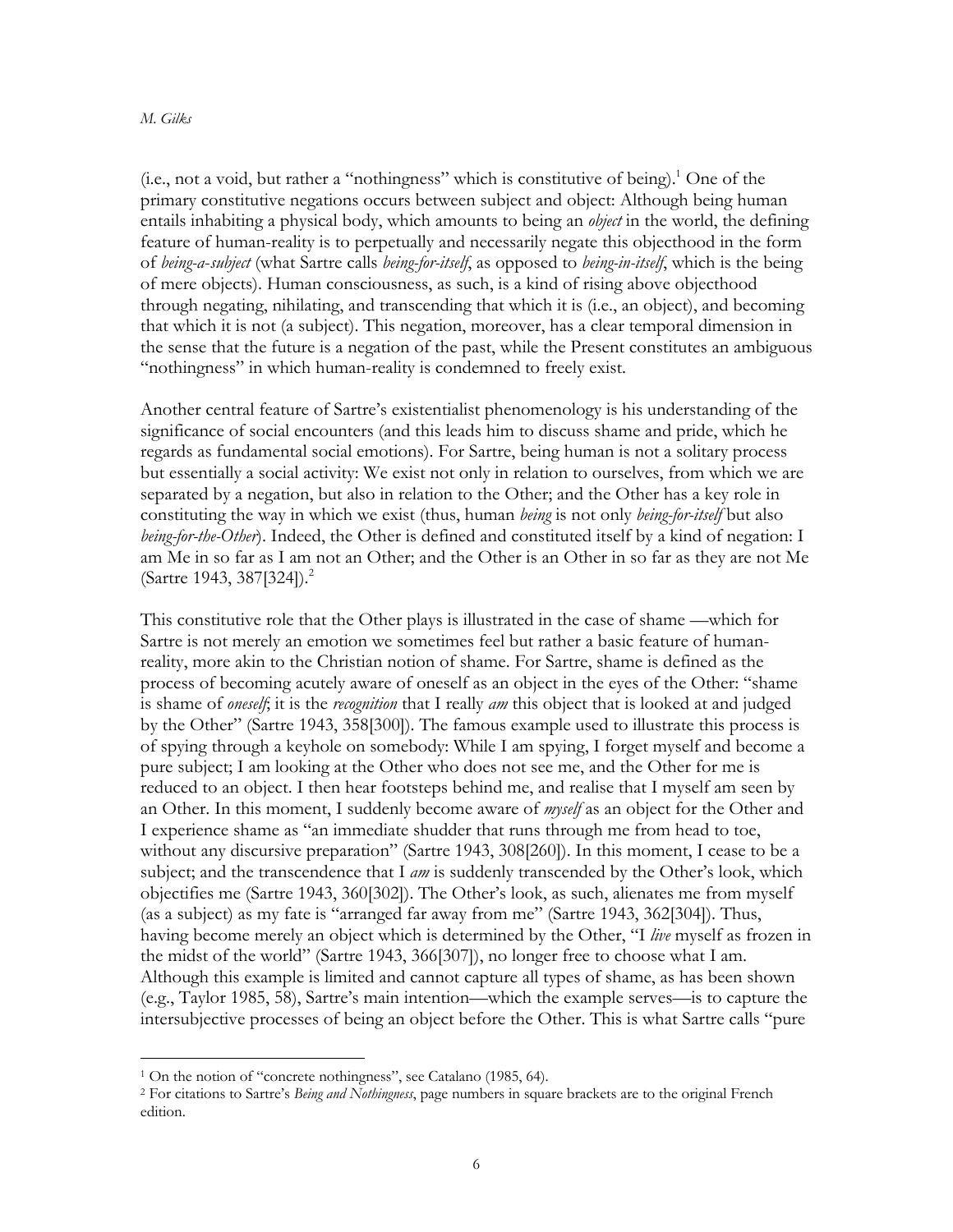

shame": "not the feeling of being this or that reprehensible object but, in general, of being *an object*, i.e. of *recognizing* myself in that degraded, dependent and frozen being that I am for the Other […] and of needing the Other's mediation to be what I am" (Sartre 1943, 392[328]).

Building on this notion of shame, Sartre goes on to define what he understands as the existential structure of pride. Pride is essentially a dishonest—or self-deceptive—kind of shame in which one tries to assume responsibility for the object that one is in the Other's look: Like shame,

[I]n pride I recognize the Other as the subject through whom objecthood arrives in my being, but in addition I recognize myself as responsible for my objecthood; I place the emphasis on my responsibility, and I accept it (Sartre 1943, 394[329]).

Pride is therefore a kind of reaction to shame which attempts to celebrate and indulge in being that which I am. As such, the mood which pride generates, while it persists, is starkly different to shame: While in shame the Other's look alienates me from myself, in pride the Other mediates me with myself, validating my own self-image. Furthermore, the Other is regarded differently in each case: In shame, I accept the Other's freedom as a subject to look at and judge me—indeed, I surrender my own freedom/subjectivity to their judgement; in pride, meanwhile, the Other is reduced to a sort of camera, someone who exists merely to witness that in which I take pride. Ultimately, however, pride is in what Sartre calls "bad faith" and it therefore "bears within itself its own contradiction" which will eventually lead it to disintegrate: In pride,

I try to act upon the Other in so far as I am an object: I aim to make use of this beauty or strength or intelligence that he confers on me in so far as he constitutes me as an object in order to assign to him, by reversing the direction of flow, a passive feeling of admiration or love. But in addition I demand that this feeling, as what sanctions my object-being, should be felt by the Other in so far as he is a subject […]. In fact that is the only way of conferring absolute objectivity upon my strength or my beauty (Sartre 1943, 394[330]).

Pride, as such, overlooks—or rather tries to negate—the Other's freedom in judging us; and we are therefore always vulnerable to a reality check when we become aware of the Other's free judgement.

Shame and pride are therefore central to Sartre's broader philosophy since they encapsulate the logics of social existence; and it is through an analysis of shame and pride that we can understand why an essential aspect of *being-for-itself* is *being-for-the-Other*.

## **Section (2): Shame as Broken Pride**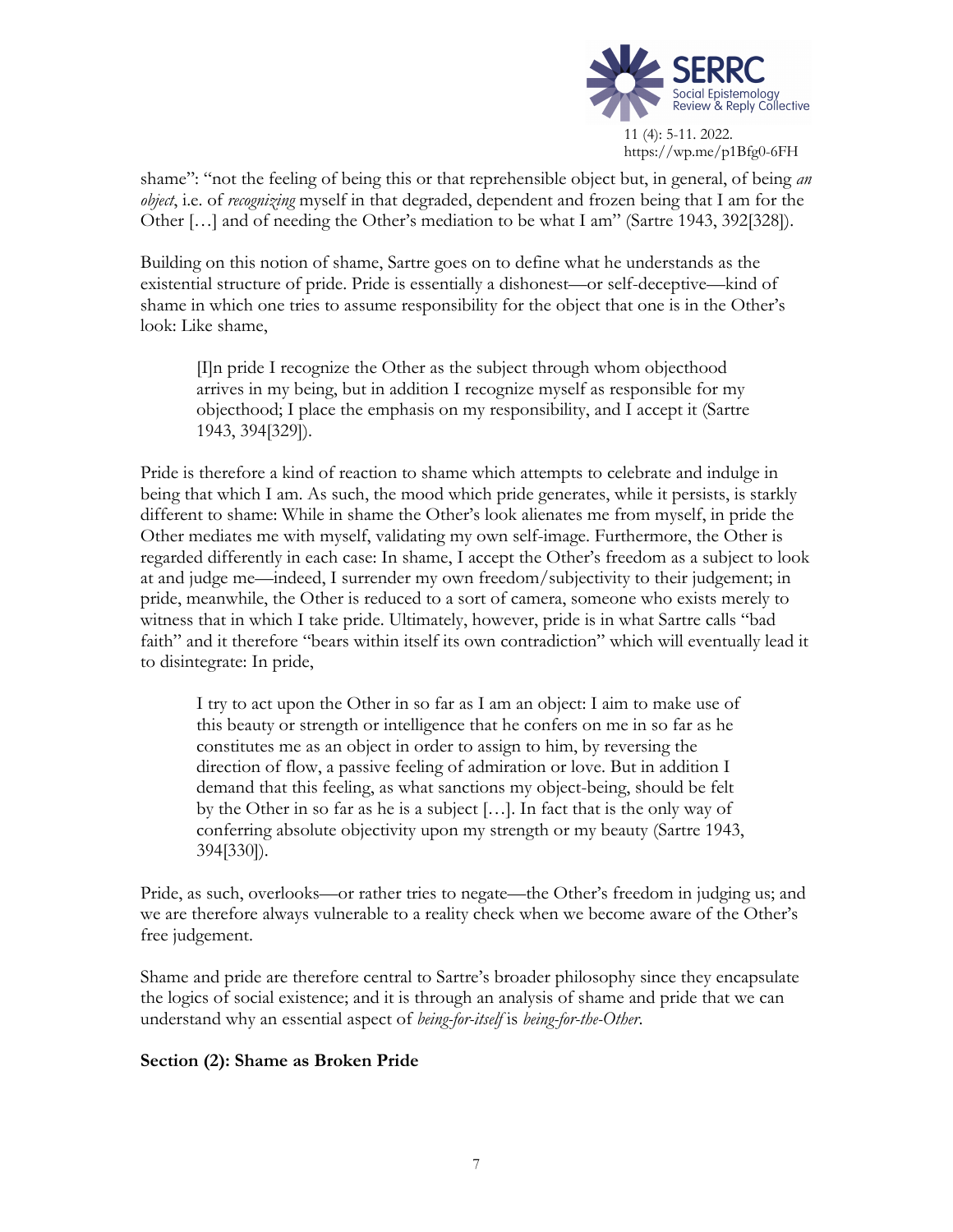### *M. Gilks*

I believe Scotland-Stewart is right that Sartre's notion of shame can facilitate a better understanding of *Anatomy of a Soldier*. Indeed, both in terms of its substance and form this text might be understood as centred around the protagonist/author's shame in the Sartrean sense of self-alienation. In this section, I seek to build on this interpretative angle and argue that Barnes' shame can be better understood as a broken pride.

The broadest sense in which *Anatomy of a Soldier* can be understood through the Sartrean notion of shame is in its literary method of object narrative. Parker narrates his story through forty-five objects, each of which coldly recounts a fragmented aspect of the protagonist's trauma and gradual recovery. Narrating the opening chapter, for example, a torniquet describes how "I closed around his leg until his pulse pushed up against me" (2). I argued before that this method illustrates not so much the author's alienation from the socio-material structure of war, but rather his alienation from his (former) self as someone who once embraced and played a role in constituting that structure (Gilks 2021). In this case, it is the wounded veteran who is alienated from the soldier he once was; and the achronological narrative arc is about coming to terms with this trauma. This self-alienation that Parker's objects narrate offers an interesting illustration of what Sartre means by the alienation experienced in shame. The objects themselves become subject-like and speak of protagonist Tom Barnes as if he were himself merely an object. As Scotland-Stewart observes, this is especially true in the medical scenes where Barnes is unconscious and his physical body is something to be "discussed" by Others (78). An endotracheal tube, for example, observes how "I was inside you, at the edge of your lungs. Oxygen-rich air pulsed through me and I started breathing for you" (22). This literal lack of subjectivity during his weeks of unconsciousness can be understood as symbolic of the shame which characterises the entire text.

As a particular response to bodily trauma, however, Barnes' shame as a wounded veteran cannot be understood in isolation from the broader context of the life narrative of the protagonist who once aspired to become a soldier. Indeed, it is this broken pride, ruptured by bodily trauma, which exposes the underlying structure of shame. Although not substantively dominant, we do get glimpses of this pride throughout the text. We hear several times, for example, of the brave and astute captain leading "his men" in battle (123). We also hear of how he was meant to cope with pain and injury. His dog tags, for example, recount how

You had imagined being brave if you were injured. It was always a wound from a bullet and you would have fought on, commanding your men in battle, and afterwards you would have walked back into camp with a dressing over it and would have been a hero (304).

Such is what it meant for Barnes to be a "soldier". Yet we have already learnt that this was a fragile illusion. Earlier in the text, for example, a call button beside his hospital bed describes pain as enveloping anxiety and observes how "You remembered you were meant to be brave and withstand pain, a rite of passage, but you cried silently and were ashamed" (66). In such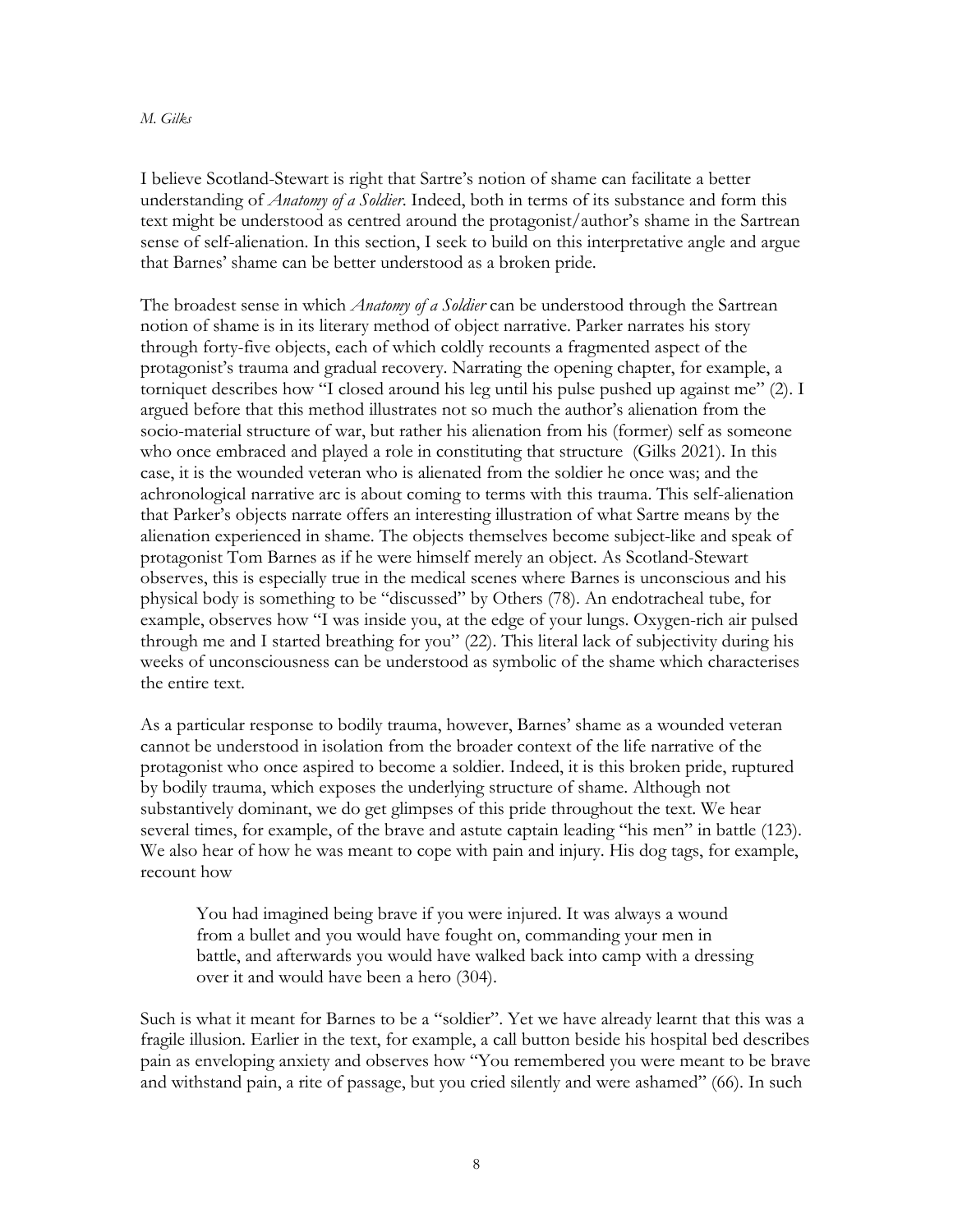

scenes, we see how Barnes' shame (and indeed his pain and his suffering) stands relative to and is characterised by his former pride.

This analysis also points to the importance of the broader socio-cultural context in understanding shame and pride. In this case, Barnes' pride and shame occur in the context of aspiring to become a brave and physically robust "soldier". In its ideal form, a soldier is someone who exists in relation to two constitutive Others, namely the citizen he protects and the enemy he fights. In Barnes' case, the most significant Other seems to be the citizens he protects. This becomes evident at a key moment of his shame when he is receiving his operational service medal as a wounded veteran. When it is his turn to receive his medal, the audience claps, and Barnes "wondered what they were clapping for. You shouldn't clap failure, he thought and he was ashamed and he wished they'd stop" (263). In his pride as a soldier, he would have treated the citizen in the audience as an Other who is *there* merely to reflect back a self-image he had of himself as a brave soldier. But now he cannot be that soldier, and those in the audience have suddenly become free subjects able to express pity on him. He perceives himself merely as an object in their eyes and he cannot take responsibility for or celebrate that which they make him realise he now is.

# **Section (3): Anatomy of Shame and Pride**

Shame, and to a lesser extent pride, have been extensively studied across several fields, including psychoanalysis, phenomenology, and ethics, and in this last section I want to briefly reflect on what *Anatomy of a Soldier* might contribute to our understanding of these emotions within and across these fields.

One of the central debates in the scholarship on shame is the role of the audience/Other whether shame requires an audience, or whether it can be felt alone. As we saw above, for Sartre shame is not only intrinsically social but it also reveals how the Self is fundamentally contingent on the Other in its existence. Sartre has been criticised, however, for using overly narrow examples to make this argument. In her own seminal work on shame, for example, Gabriele Taylor argues in opposition to Sartre that

[I]t is plainly untrue that all cases of feeling shame are cases of public exposure, untrue, that is, that an actual observer is required for shame to be felt. Nor is it true even that the agent must believe, rightly or wrongly, that he is being observed by some other person. One may feel shame when quite alone and knowing this to be so (Taylor 1985, 58).

Those who take such an approach generally argue that shame is rooted not in the Other's judgement but in a conflict of values within one's self which leads to a sense of feeling unworthy and degraded (Deonna and Teroni 2011, 207). In psychoanalytic terms, shame is understood as an intrapsychic tension between one's ego and ego-ideal (Piers 1953, 15). As such, shame reflects a "*depleted* self", a self which has "failed to receive responsiveness from the *idealized* selfobject" (Morrison 1989, 83).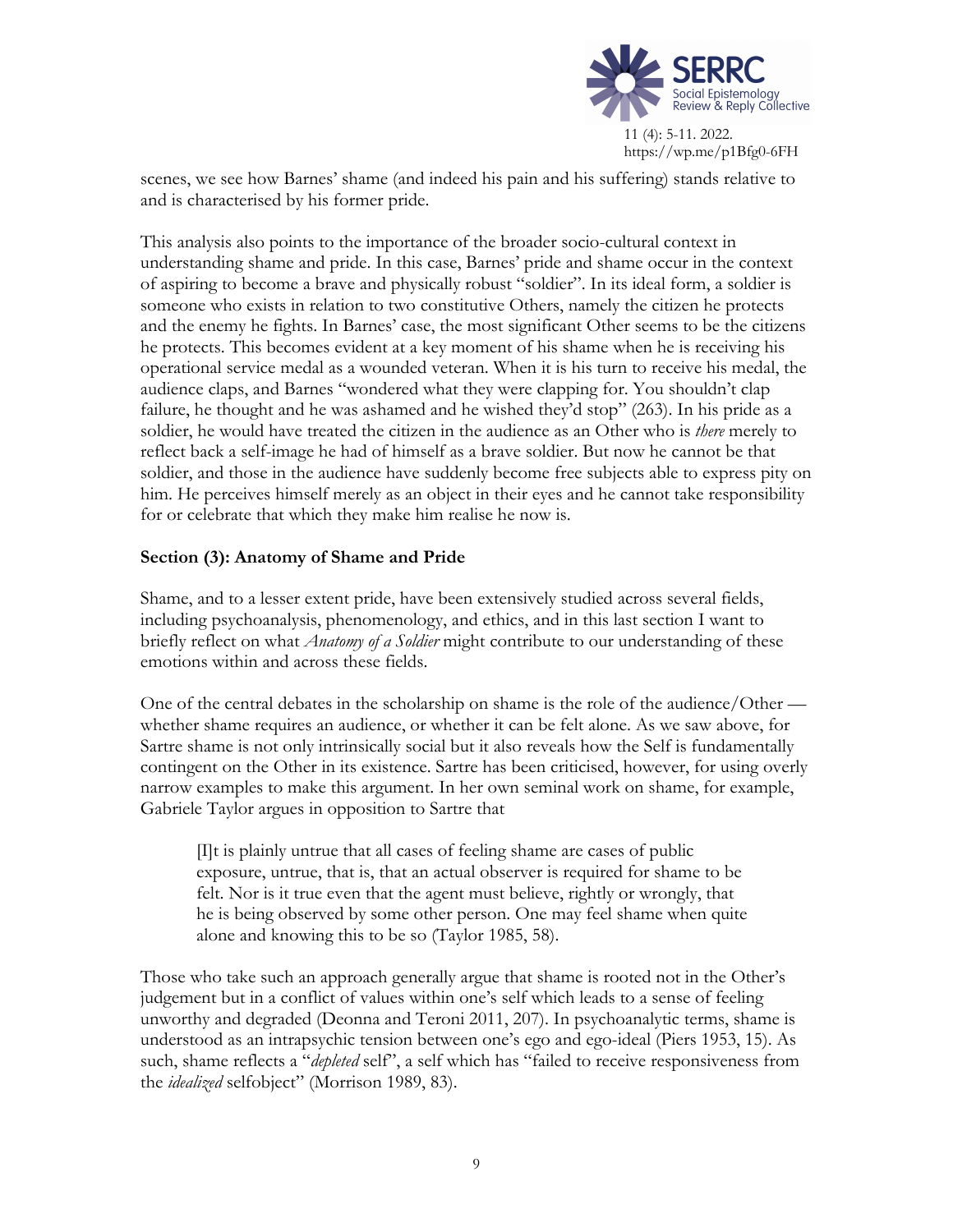### *M. Gilks*

This psychoanalytic understanding of shame seems to apply well to Barnes' experiences. As is clear from the text, the Other—in the form of the medical staff, the audience at the medal ceremony, and his family and friends—does not seem to be the origin of Barnes' selfalienation; rather, we get the sense that Barnes' shame originates within his own ego as he realises that he can no longer be the soldier he once dreamt of becoming. In this sense, Barnes' shame might be understood as an intrapsychic tension between his ego and egoideal. Indeed, the Other is largely implicit and their judgement is not an objective thing out there in the world which causes shame but rather a product of his self-conscious imagination. Recovering from existential trauma is therefore not a matter of changing what Others think of him, but rather changing what he thinks of himself.

Yet this psychoanalytic approach does not undermine Sartre's arguments but is simply a different (more superficial) level of analysis. Indeed, I want to argue that the case of *Anatomy of a Soldier* shows that to reduce shame to an intrapsychic tension would be to overlook how intrapsychic phenomena are themselves socially constituted. As we saw above when discussing Barnes' pride, his self-judgement occurs within a broader socio-cultural context of what it means to be a soldier; and to be a soldier is to be a soldier *for* and *against* Others. In Barnes' case, it is these *social* ideals which are broken and which then cause intrapsychic tension. Thus, if there is an intrapsychic conflict within Barnes' ideals it is because he has internalised the Other's judgement in constituting his pride —a pride which then became incommensurable with the body he came to inhabit after his injury. The Other, as such, is internalised and becomes part of one's self-understanding.

Those studying shame as an ethical emotion have realised the significance of this internalised Other. As Bernard Williams observed, although the internalised other is abstracted, generalised, and idealised, he is also

[P]otentially somebody rather than nobody, and somebody other than me. He can provide the focus of real social expectations, of how I shall live if I act in one way rather than another, of how my actions and reactions will alter my relation to the world around me (Williams 1993, 84).

It is true that Sartre's main example of spying through a keyhole implies that the Other must be concretely present in mediating my shame back to me; but this does not undermine his broader point that shame requires an Other *somewhere*, and that even when that Other is absent they still serve the fundamental role of mediating my shame/pride and of showing me that I exist not alone in the universe but rather that my very personal subjectivity is the product of intersubjective processes (Sartre 1943, 381[319-320]). <sup>3</sup> In my view, the object narrative method adopted in *Anatomy of a Soldier* exposes these intersubjective structures of intrapsychic phenomena.

## **Conclusion**

<sup>3</sup> For a similar argument, see Zahavi (2014, 217–39).